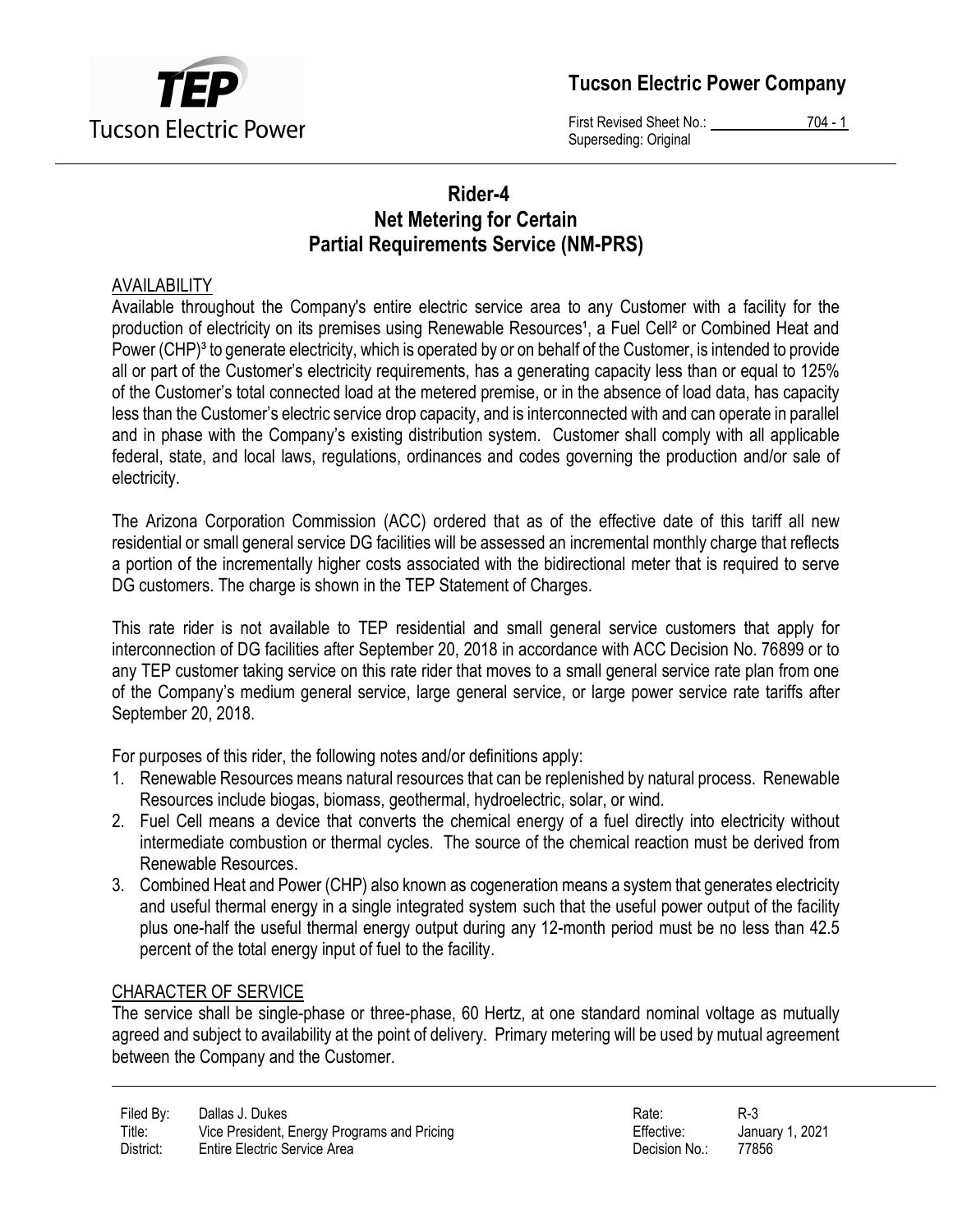

Tucson Electric Power Company

First Revised Sheet No.: 704 - 2 Superseding: Original

## RATE

Basic Service Charges shall be billed pursuant to the Customer's rate otherwise applicable under full requirements of service.

Power sales and special services supplied by the Company to the Customer in order to meet the Customer's supplemental or interruptible electric requirements will be priced pursuant to the Customer's Rate otherwise applicable under full requirements service.

Non-Time-of-Use Rates: For Customers taking service under a tariff that is not a time-of-use rate, the Customer Supplied kWh shall be credited against the Company Supplied kWh. The Customer's monthly bill shall be based on this net kWh amount. Any monthly Excess Generation will be treated in accordance with the provisions outlined below.

Time-of-Use Rates: For Customers taking service under a tariff that is a time-of-use rate, the Customer Supplied kWh during on-peak hours shall be credited against the Company Supplied kWh during on-peak hours. All Customer Supplied kWh during off-peak hours shall be credited against the Company Supplied kWh during off-peak hours. The Customer's monthly bill shall be based on this net kWh amount. Any monthly Excess Generation will be treated in accordance with the provisions outlined below.

## EXCESS GENERATION

If the Customer's generation facility's energy production exceeds the energy supplied by the Company, the Customer's bill for the next billing period shall be credited for the excess generation. That is, the excess kWh during the billing period shall be used to reduce the kWh supplied (not kW or kVA demand or customer/facilities charges) and billed by the Company during the following billing period. Customers taking service under a time-of-use rate who are to receive credit in a subsequent billing period for excess kWh generated shall receive such credit in the next billing period for the on-peak or off-peak periods in which the kWh were generated by the Customer. Time-of-Use Customer's taking service in the billing month of April shall receive a credit to summer on-peak and summer off-peak usage in the billing month of May for any winter on-peak and/or winter off-peak excess generation for April.

Each calendar year, for the customer bills produced in October (September usage) or a customer's "Final" bill - the Company shall credit the Customer for the balance of excess kWhs after netting against billing period usage. The payment for the purchase of the excess kWhs will be at the Company's applicable avoided cost MCCCG rate as defined in Rider-3.

### METERING

The Company will install a bi-directional meter at the point of delivery to the Customer and meter at the point of output from each of the Customer's generators. At the Company's request a dedicated phone line will be provided by the Customer to the metering to allow remote interrogation of the meters at each site. If by mutual agreement between Company and Customer that a phone line is impractical or cannot be provided the Customer will work with Company to allow for the installation of equipment, on or with customer facilities

| Rate:         | $R-3$           |
|---------------|-----------------|
| Effective:    | January 1, 2021 |
| Decision No.: | 77856           |